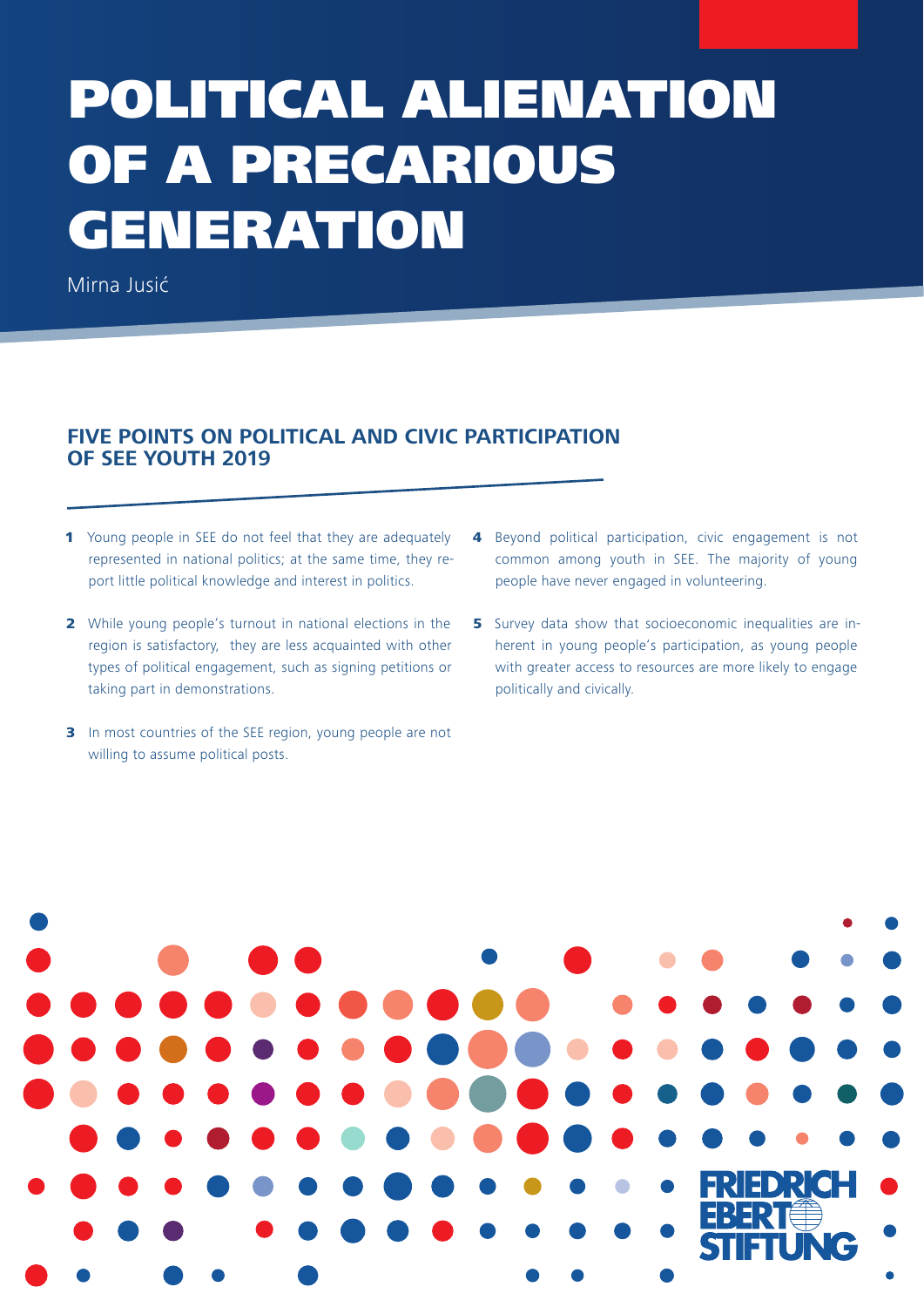## **Introduction**<sup>1</sup>

Young people's increasing political and civic disengagement has been a consistent preoccupation of scholars and policy-makers over the past few decades due to its negative implications for the future of democratic citizenship and political systems.<sup>2</sup> However, there is an ever-greater recognition that the mainstream agencies of political engagement, such as political parties, have increasingly been replaced with new ones – for instance non-governmental



organisations or movements. Similarly, mainstream repertoires of engagement, such as voting, have been exchanged for street protests or political activity on social media.<sup>3</sup> Young people are also more inclined to engage on specific issues, such as social rights or environmental matters.<sup>4</sup> In the young democracies of Southeast Europe (SEE), research to date draws attention to young people's disillusionment and disengagement with politics.<sup>5</sup> Recent FES surveys, conducted in 2018 among 10,000 young people aged 14–29 from ten SEE countries, reveal the idiosyncrasies and the drivers of young people's (dis-)engagement in the region.

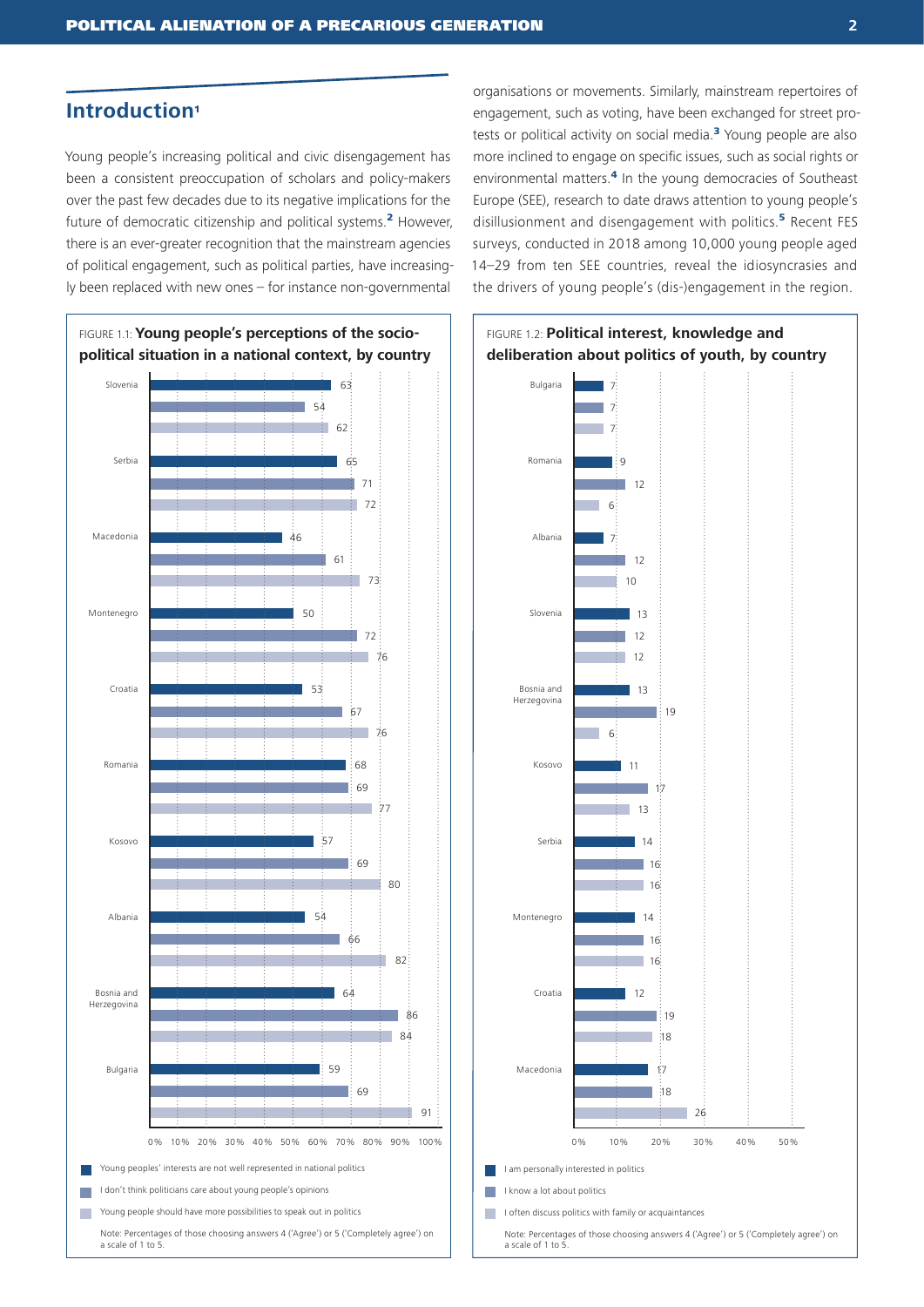**1**

## **SEE youth feel weakly represented, but have low levels of knowledge and interest in politics**

SEE youth consider their representation in national politics to be limited. Not surprisingly, the vast majority (78%) believe that young people should have a greater say in politics (Figure 1.1).

While they would like to have a stronger political voice, SEE youth generally profess little knowledge of politics and express little general interest in politics. They also tend to deliberate over political issues with family and acquaintances infrequently. These three aspects – interest, knowledge and deliberation – are positively intercorrelated and may be understood as part of a general indicator of political awareness that ranges from around 20% in Macedonia to 7% in Bulgaria (Figure 1.2).

## **SEE youth are active voters, but other types of political engagement**

#### **are uncommon**

**2**

Despite their seemingly low levels of political awareness, young people in the SEE region who were eligible to vote registered relatively satisfactory turnout rates in the last general elections (Figure 1.3). Surprisingly, voter turnout is lower in countries with higher human development, as measured by the Human Development Index (HDI).<sup>6</sup> This could, inter alia, be explained by the perceived importance of elections among youth – such as the very divisive 2016 national elections that lead to a shift in power in Macedonia, where youth registered the highest turnout.

With the exception of youth in Slovenia and Macedonia, other repertoires of political engagement above and beyond voting are, however, uncommon among SEE youth (Figure 1.4). At the same time, a relatively substantial share of youth are willing to try out 'non-conventional,' usually more issue-based forms of, engagement, indicating a potential for greater political activation.

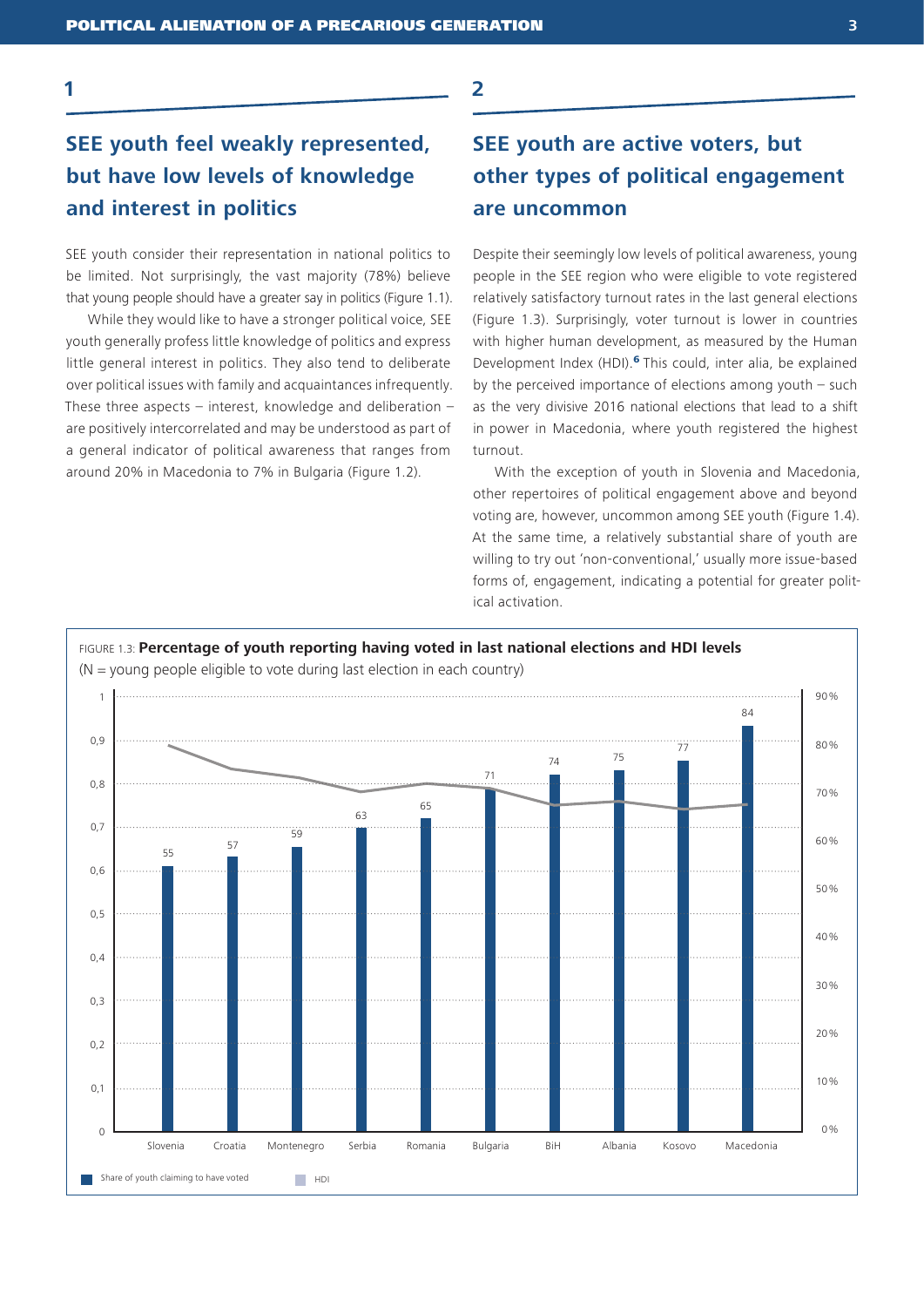**3**

## **Political jobs hold little appeal for SEE youth**

While SEE youth do not feel represented in politics, few are willing to assume a political post. An exception are young people in Macedonia, where recent political events may have led to greater interest for such an occupation. Survey data also point to the very small minority of SEE youth who currently hold a political position (Figure 1.5).

## **Volunteering is rare among SEE youth**

While civic engagement is considered to be crucial for building up civic values and social trust and for contributing to a society's democratic fabric.<sup>7</sup> the majority of young people in the region never engage in volunteering (Figure 1.6). Volunteering is more common in Macedonia and Slovenia, two countries where youth are also more inclined towards 'non-conventional' political engagement.



**4**



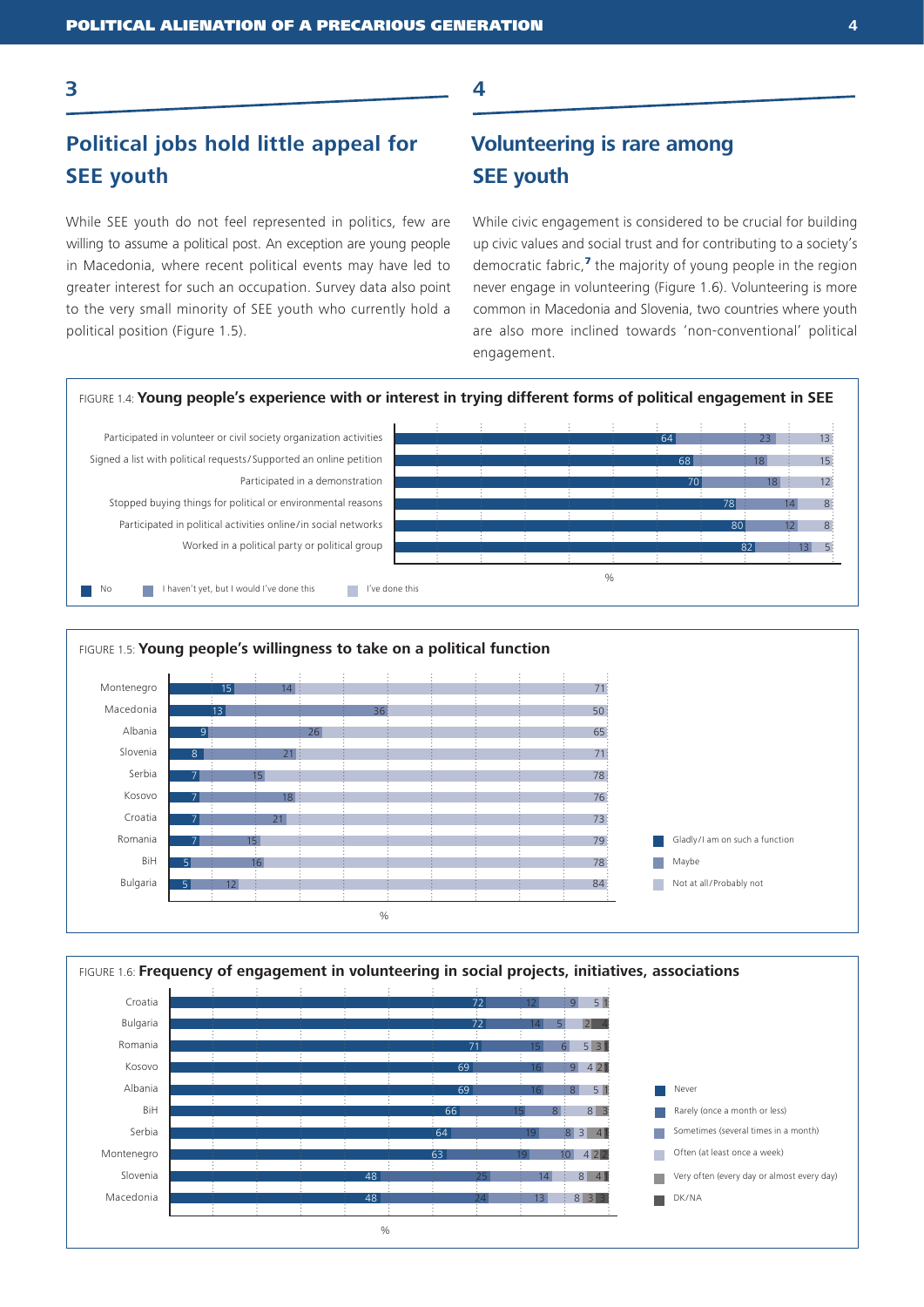Young people most often experience volunteering through school or university, followed by associations/ clubs, NGOs and youth organisations. In comparison with the last round of youth surveys (2011–2015), lower shares of youth profess to have volunteered in the past twelve months, especially in Croatia, Serbia, Romania and Bulgaria.

## **5**

## **Young people's engagement is conditioned by their socioeconomic capital**

Socioeconomic status and educational attainment are considered to be important predictors of individuals' propensity to vote or other types of political engagement.<sup>8</sup> Statistical analysis at the regional level paints a consistent picture of socioeconomic inequalities inherent in young people's engagement in the SEE region. Young people from financially worse-off households or ones with a lower number of material possessions are less likely to vote, volunteer, use (or have interest in) different forms of political engagement other than voting or pursue a political position. Their level of education also matters, and is positively correlated with voting, experience or interest in forms of political engagement above and beyond voting, as well as the pursuit of political positions. Their parents' educational attainment matters as well, as correlations between parents' cultural capital and engagement show the same relationships. Strikingly, statistical analysis also shows that young people who are not in employment, education or training (NEET) are left out in the cold when it comes to political and civic activity, and not limited to volunteering, voting, non-traditional forms of political engagement or political jobs.

Regional inequalities also impact young people's familiarity with political and civic engagement. Having an urban place of residence correlates positively with volunteering, taking on political positions, and with political engagement such as signing petitions/political requests, partaking in demonstrations and having worked (or being interested in working) in a political party or group. Age appears to matter for some forms of political or civic participation: while older youth are more likely to protest, sign online political petitions or requests, and work with a political party/ group, younger youth are more likely to volunteer. The latter may not be surprising considering that young people frequently volunteer within the framework of educational institutions.

Disillusionment with political institutions and politicians is mirrored in young people's disengagement. For instance, young people are less likely to vote if they do not believe that their interests are being represented in national politics, or they are not interested in politics. Political interest, on the other hand, is positively correlated with trust in political institutions, which has been seen to be very low across the region. Young people's

widespread reluctance to take on political functions also corresponds to the extremely low levels of trust in political leaders, political parties and institutions as shown by youth surveys: young people who are more inclined to take on (or already hold) a political job also express greater trust in political institutions.

The 2018 youth surveys have shown that the majority of young people in SEE are in favour of a strong welfare state, but also have a pronounced affinity to the notion of a strong political leader.<sup>9</sup> Can such attitudes translate into political action akin to the civic mobilisation that has recently been observed in many places across the region? Statistical analysis at the regional level suggests that young people's political orientations pertaining to support for a strong leader and a strong welfare state have a minimal impact on young people's non-conventional political participation. The main factors that predict this type of participation appear to be the material status of households, age, and parents' cultural capital. In other words, non-conventional political engagement tends to increase with indicators of higher socioeconomic status and age.

## **Conclusion and recommendations**

The intent of youth to emigrate appears to be decreasing in many SEE countries, but overall it remains high, especially in the WB6 countries. Not surprisingly, young people's intentions to move are mainly conditioned by economic motives. Importantly, their actual experience of living abroad for the purpose of education or training is rather limited, especially in Croatia, Romania and Bulgaria. Those that have stayed abroad, report increased civic and political engagement upon return. The scant experience of youth with educational mobility thus appears to be a missed opportunity in terms of fostering young people's civic and political engagement.

- In order to enhance civic and political engagement among SEE youth, policy-makers, educational institutions and civil society organisations should seek ways to improve young people's political literacy. Innovative and effective programmes of civic education should be fostered in the region. In a broader sense, our data suggest that increasing the general level of education and the fight against poverty and economic insecurity are very important mechanisms in this regard.
- Through cooperation with the civic sector, governments should promote opportunities for youth to engage in volunteering and other types of civic engagement. Such opportunities should be further developed and promoted through the educational system as well, already a key mechanism through which young people have already engaged in volunteering.
- Political representation of young people should be strengthened, both through mainstream political party structures and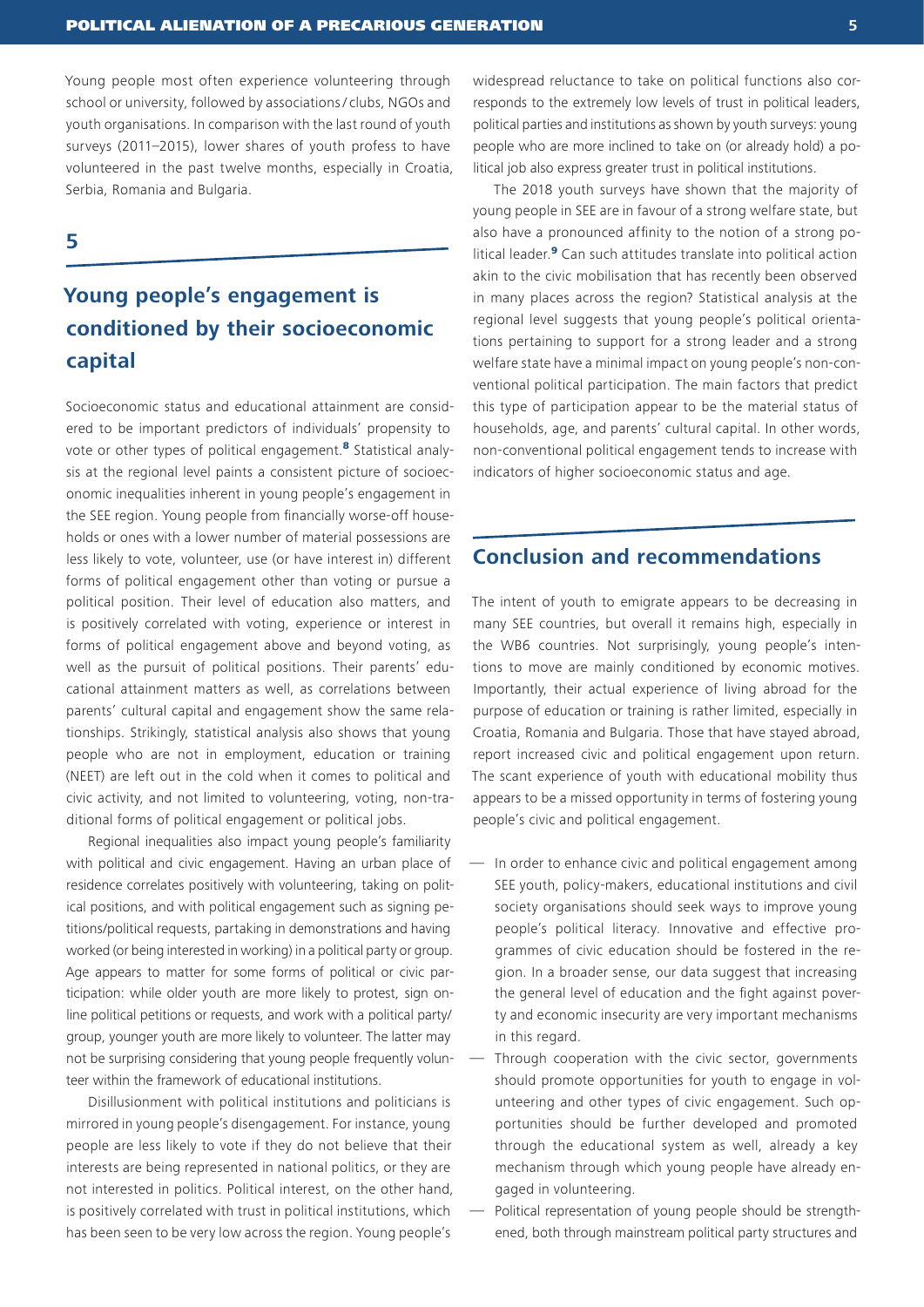through representative bodies such as youth councils or committees. Putting youth and youth issues on political party agendas may be one way to foster greater youth interest in mainstream politics.

— Given the universality of Internet use among SEE youth, and their experience or interest in politically engaging online, the e-participation of youth may be promoted through the development of tailored online platforms that provide relevant information on and opportunities for such engagement.

## **About the Author**

Mirna Jusić is a senior researcher at the Center for Social Research Analitika, Sarajevo, and one of its co-founders. Mirna holds an MA degree in Public Policy from the Department of Public Policy, Central European University, Budapest and an MA Degree in State Management and Humanitarian Affairs from Sapienza University of Rome, the University of Sarajevo and University of Belgrade. She is currently a PhD candidate at the Public and Social Policy program, Institute of Sociological Studies, Charles University in Prague. Her research interests are in the fields of governance and social policy.

## **Endnotes**

[ 1 ] This brief is based on research results published in the regional study FES Youth Study Southeast Europe 2018/2019. For further information on the study's methodology and statistical analysis, see: FES Youth Study Southeast Europe 2018/2019 (www.fes.de/youth-studies)

[2] Macedo, S., Alex-Assensoh, Y., & Berry, J. (2005). Democracy at risk: How political choices undermine citizen participation, and what we can do about it. Washington, DC: Brookings Institution. Stoker, G. (2006) Why Politics Matters: Making Democracy Work. Basingstoke: Palgrave.

[ 3 ] Norris, P. (2002). Democratic Phoenix: Reinventing Political Activism. New York, NY: Cambridge University Press.

[ 4 ] Sloam, J. (2017). Youth political participation in Europe: A new participatory landscape. In A. Furlong (Ed.), Routledge Handbook of Youth and Young Adulthood (pp. 287–294). London: Routledge. Inglehart, R., & Welzel, C. (2005). Modernization, Cultural Change, and Democracy: The Human Development Sequence. Cambridge: Cambridge University Press.

[ 5 ] Jusić, M., & Numanović, A. (2017). The Excluded Generation: Youth in Southeast Europe. Sarajevo: Friedrich-Ebert-Stiftung Dialogue SEE; Hurrelmann, K., & Weichert, M. (Eds.). (2015). Lost in Democratic Transition? Political Challenges and Perspectives for Young People in South East Europe: Results of Representative Surveys in Eight Countries. Sarajevo: Friedrich-Ebert-Stiftung Regional Dialogue SEE.

[6] For more on the Human Development Index, please see: United Nations Development Programme. (2016). Human Development Report 2016. New York, NY: UNDP.

[ 7 ] Putnam, Robert D. (2000). Bowling Alone: The Collapse and Revival of American Community. New York, NY: Simon & Schuster.

[ 8 ] Sloam, J. (2017). Youth political participation in Europe.

[ 9 ] For more, see Lavrič, M. (2018). Socio-political values and attitudes, in Miran Lavrič, Smiljka Tomanović and Mirna Jusić regional study: FES Youth Study Southeast Europe 2018/2019 (www.fes.de/youth-studies)